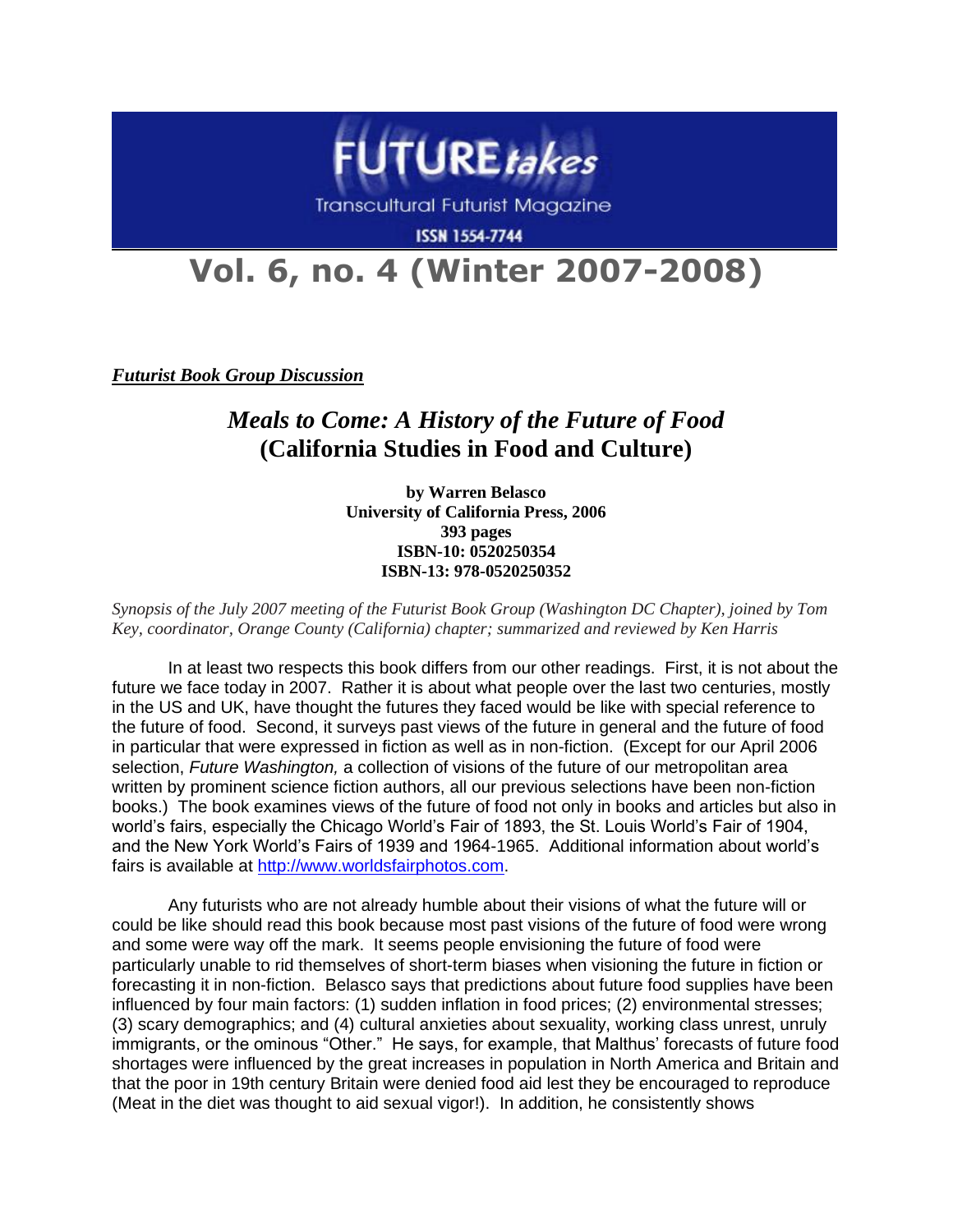throughout the book that past forecasters failed to foresee the great improvements in agricultural technology that have consistently produced food surpluses rather than food shortages. For example, he says in a segment about forecasts in the 1920"s, "Future USDA secretary and US Vice President Henry A. Wallace agreed that even if farmers were 30 percent more efficient in 2025 – a very generous increase by contemporary forecasts – a US population of 200 million would necessarily live "largely on foods of cereal, vegetable and dairy origin."" In fact, he shows that dire forecasts of food shortages actually caused gluts of food because they inspired drives to increase agricultural production. For example, he says, "While American consumers" complaints about food inflation led the Nixon administration to impose temporary price controls on beef, the crisis was much worse in poor countries dependent on imports of both grain and the oil needed to grow the Green Revolution"s chemical-dependent seeds. This was the context for USDA Secretary Earl Butz"s infamous call on American farmers to plant "from fencerow to fencerow" – an encouragement to overproduce that eventually led to declining prices, Grain Belt depression, and fatter consumers."

Belasco effectively contrasts the views of Malthusians, cornucopians, and egalitarians on the future of food, particularly on the food supply, over the past 200 years. Malthusians have felt that eventually growth in population would lead to food shortages such that people would not have enough to eat or that they would not be able to eat the foods they wished to eat, particularly meat. Cornucopians, on the other hand, have felt that good things would happen to assure adequacy of the food supply even though we might not be able to foresee exactly what they will be, particularly improvements in agricultural technology, and that all would be able to share in the benefits of increased production. Egalitarians took a view in between the two extremes; they felt that adequate increases in food production were possible but were not sure that food would be equitably distributed. Belasco vividly portrays the contrasting views in "Part II: Imagining the Future of Food: Speculative Fiction," which contains surveys of utopian and dystopian fictional portrayals of the future of food.

Surprising to a reader unfamiliar with literature on the future of food are Belasco"s discussions throughout the book of the racist, classist, and sexist components of views of the future of food. Throughout the 19th and most of the 20th century, he says that diets containing meat were thought to be superior to vegetarian diets. Diets containing meat were thought to be those of people who had attained higher levels of civilization whereas vegetarian diets were thought to be those of "inferior" races, particularly in Asia. Also meat-containing diets were thought to be diets of the prosperous and vegetarian diets to be diets of the poor. In a view that persists to our own time, although in modified form, men were thought to prefer meat-containing diets and women to prefer vegetarian diets.

The other major contrast in the book is that among the Classical, Modernist and Recombinant views of the future. The Classical view which prevailed primarily in the late 19th and early 20th centuries was that the food supply, at least in North America and Europe, would be adequate because "superior" Western civilizations would conquer and exploit new lands. This view was symbolized in the imposing structures at the Chicago World"s Fair of 1893, particularly that of the horticultural building. Two forces discredited this view – World War I, in which millions of citizens of supposedly superior nations were slaughtered, and the end of new lands to conquer and exploit (e.g., the American frontier had closed, so there was no more cheap land.) The modernist view, which prevailed mainly from the 1920"s until the early days of the US space program, was that the food supply of the future would be adequate because of technology. Everything would be streamlined as symbolized in the architecture of the buildings at the 1939 New York World"s Fair and in design of all sorts of machinery. Diets would consist